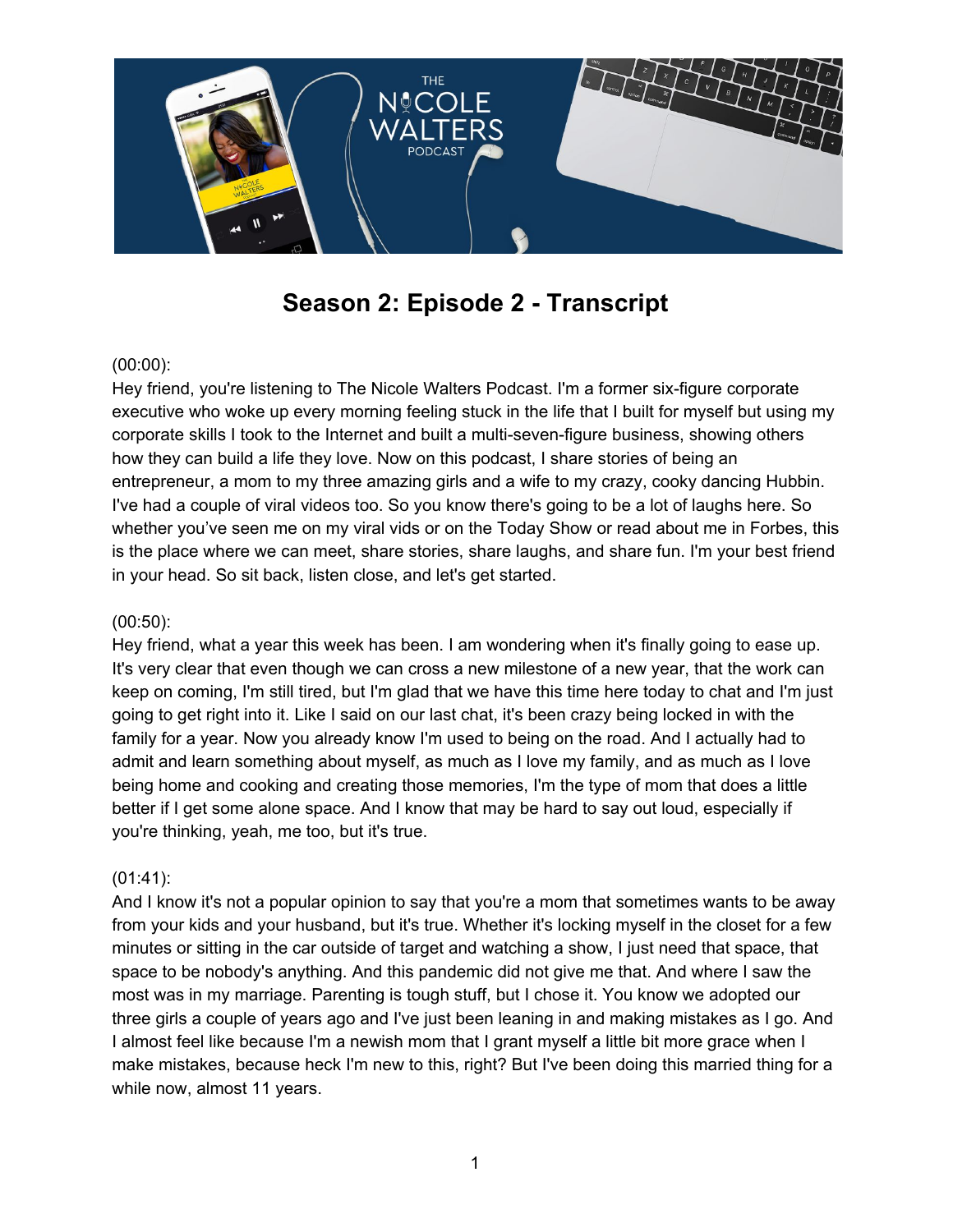#### (02:35):

And I don't know about you, but friend, it's not easy. I don't talk about my marriage very often, very loudly. And the reason why is because I don't ever want to be anyone's example of #relationshipgoals. It is so much pressure. And of course, I also don't want my marriage to be public conversation, but I also recognize that as friends and as people who check in with each other, I know you're probably going through some stuff too. And I don't mean that, you know, you're having big, huge issues and maybe you are, but I just mean that there are ups and downs. That this pandemic hasn't been easy, that you're discovering and learning new things about your partner and the person that you live with and probably yourself. And I just want to let you know that you're not alone in that. Me too. There are things that I've swept under the rug for years.

#### (03:34):

Things that I never realized were actual issues for me, things that dated back to me being a kid. And if it wasn't for this pandemic, it would have been a lot easier to just run, hop on a flight and ignore them and come back when it was all better, but I've had the time to handle them. And I want to talk to you about what it looks like. So you may or may not know this, but me and the hubbin come from really different backgrounds. I grew up the child of immigrants in Washington, DC. My parents didn't have much. They met each other here in the States. My mom was pretty young. She met my dad when she was in her twenties, early. And my dad was a little older than her. I think he was maybe 10 years older or so. And my mom was young and in love and excited.

#### (04:22):

And my dad, you know, a little bit more mature, kind of knew he was getting into, but my mom's hot. She's a gorgeous one. So I totally understand why he was like, I'm going to lock this down and marry her fast. And they did get married. And they had me a few years later. And I'm going to be honest with you, I didn't grow up in a household where I saw conventional displays of love. There weren't a lot of hugs. There weren't a lot of kisses there. Weren't a lot of I love you's and there wasn't a lot of affection. There was a lot of obligation, a lot of duty, a lot of loyalty. And I say all this to say that I think that all of those things can be versions of love, but I've also learned that love is all of those things.

## (05:07):

Not some, not one, not most. All. And that's one of the things that I realized was occurring in my own marriage. I naturally default to duty, obligation, loyalty, responsibility, checklist things. The way that I choose to love is to care for people, by making sure that all their needs are met. And I like to have fun and I like to laugh, but when it comes down to the romantic mushy gushy, you know, hugging, kissing thing, it's not my nature. I actually have to be intentional in making sure that I am affectionate. Well, all of that would have been good and great if I married someone who was just like me. But friend, look at your partner, you know, good and well, we never do that.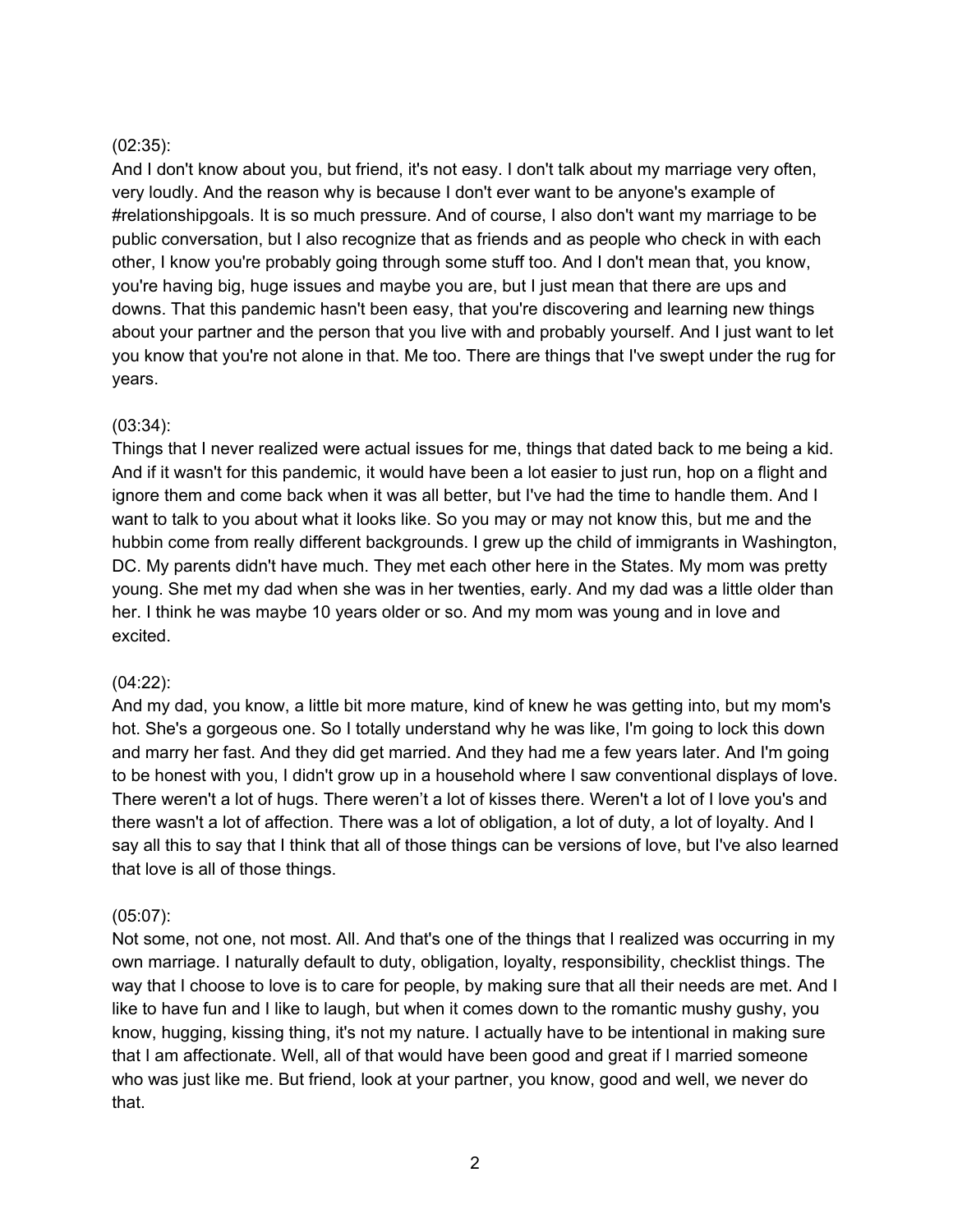#### (05:59):

God gives us what we need and not what we want. Am I right? And I'm so grateful about it because I'm learning all the things that I needed to have my whole life. And I'm so grateful that it's pushing me because it also helps me become the mom that I want to be too. And I married a hugger. I married the child of a Jewish mother, affectionate, emotional, lots of therapy. He grew up in a background where they are extremely lovey and, uh, are very into displays of that affection, traditional ones. And what's interesting is it's natural for me when I travel a lot, when I come home and I'll be like, Oh, Hey hubby. And, and have a little bit more of that fire. But when I'm seeing you day in and day out, and the number one question is, so are we showering today?

#### (06:49):

Haha, are we getting out of sweats? What do you want to order from UberEats? When that becomes a conversation, you've got to get really intentional about what it's going to look like in the future. So here's what happened. We started arguing a lot. And when I say we started arguing, I mean, it was about stupid things. Like what are we going to watch for TV? And are you coming to the office to work today? Or I remember at one point waking up in the bedroom, I'm a sleeper-inner. He's an early riser. So I'm in the bedroom and he came in and turned off the white noise machine and was like, Hey baby. And I was like, I'm still doing my alone time. Haha!

## (07:33):

And I gotta tell you, I don't know if it's just because of the pandemic, but it felt, right? Felt, doesn't mean it was a fact, but it felt like he was encroaching on my personal space. Right. And it's the silliest thing. Now when I look back on it, but at the time I realized that I really needed to work on one, my communication around my emotions, my personal space and my boundaries, and two making sure that I'm granting grace when we're going through a difficult time. Now I know that's loaded. Right. But friend, I'm telling you if you've been struggling with this, if you've been saying, man, it feels like everything about my partner is just, why do you cough like that? Even if it's not irritating you, you're noticing it. Right. Do you always choose that loud? I mean, why do you chew that loud though?

## (08:24):

Is it good? Is it a good meal though? That's my question. Is it good? Haha! There's nothing like spending 24/7 in a small space around someone to realize, Oh my gosh, wow, showers should not be elective. Right? And it just brings up whole new things. You, you learn, man, how do I communicate when I have boundaries or I need space? How do I communicate in a way to make sure that I'm considerate of the fact that my partner, you know, may want connection at a time that I'm not seeking connection or may need their own space or maybe offended or hurt or emotionally triggered when I ask for boundaries, I mean, they're just loaded. And so I say all of this to say that I read a book because one of the things that I always want to remind you, friend, that I've had to learn is that there's always an answer out there.

(09:14):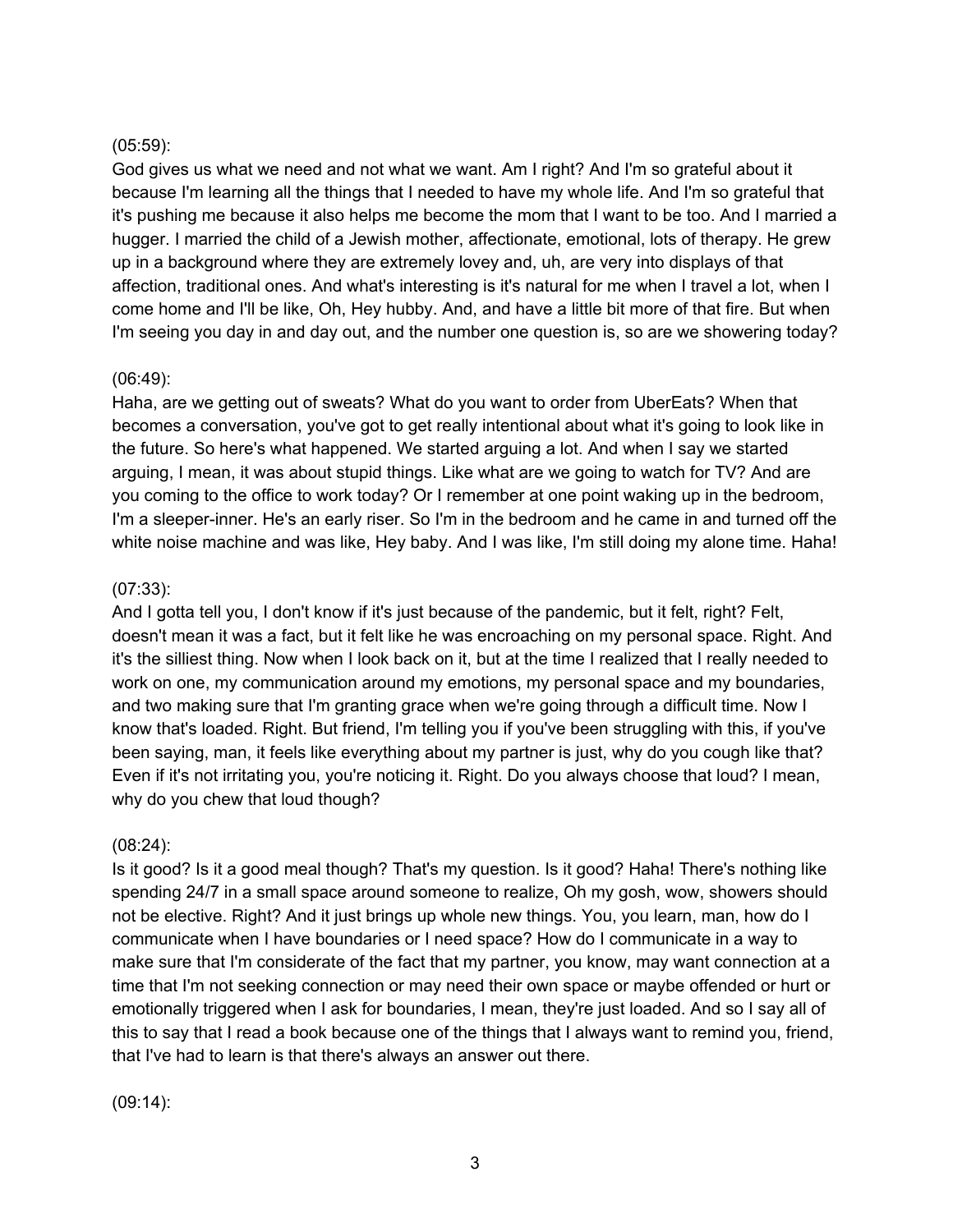It's just about whether or not you have the willingness and enthusiasm to seek it and you can solve any problem. You are so capable, especially if you are a mom, if you are a woman, if you are a minority, if you are someone who has survived this pandemic, you are capable of using your tools and resources to solve problems. And so I say that to say to you, I got a book and the book is called **Boundaries by Dr. Henry Cloud**. I know some of you guys are like, I didn't write that down, Nicole, say it again. I get you friend. I know how you are. I'm going to say it one more time. You won't forget, **Boundaries by Dr. Henry Cloud**. And this book is a game changer. I realized that a lot of the reason why I struggled with communicating the space that I needed, especially as I learned and discovered that about myself during this time at home, was that I realized it made me sad.

#### (10:11):

I felt bad. And I felt like I was being mean if I asserted my boundaries and that's just my personal response. So it's for some of us it's that we don't even know what a boundary is. We aren't aware that we have agency or our own right to be able to say, "Look, this is something that I need in order to be my best self. And I'd like your help in creating it. And if I can't get your help in creating it, I'm still going to create it for myself because it's a need that I must have." And I tell you, depending on the home that you grew up in, this may be something that's regularly affirmed and never an issue for you. But if you grew up in a home where it seems like people were always asking a lot of you and expecting it to just show up or always having a moving goal post, if you accomplish one thing, they're pushing the goalpost further and expecting you to do this and not in a healthy way, but in a, "it's never good enough" type of way, where if you live in a community or around a bunch of other moms who seem like they're always reaching for the distance, but wanting to know what's going on with you and comparisonitis is what's going on.

#### (11:17):

I got to tell you, you may need to work on your boundaries and boundaries are something that when you really start working on them, you find that you don't just need them with your mate, you need them with your kids. They've got to know what's okay and what's not okay. What does mom need to be our best mom? And what doesn't she? And you also need boundaries with yourself. I had to say to myself, how much is really a reasonable amount for Amazon packages to come to my house?

#### (11:49):

How many times do I really need to go to the fridge to get ice cream? In one day I had to set healthy boundaries. But boundaries also look like me saying, "Look in 2021, for my business, I'm leaving the office by 3:00 PM on Fridays" Without question, I cannot work every single day for 12 to 15 hours and not take a chance to leave a little early one day of the week to catch my kiddos. I'm telling you boundaries can change your life. And if you found yourself during this pandemic, looking at your partner with a side stink-eye or saying to yourself, "I just really need space from all of this." The answer may not be that you need to exchange for a new family. It may mean that you need to do a little inside work on setting up healthy limits so that that way your family respects who you are and what you are to them.